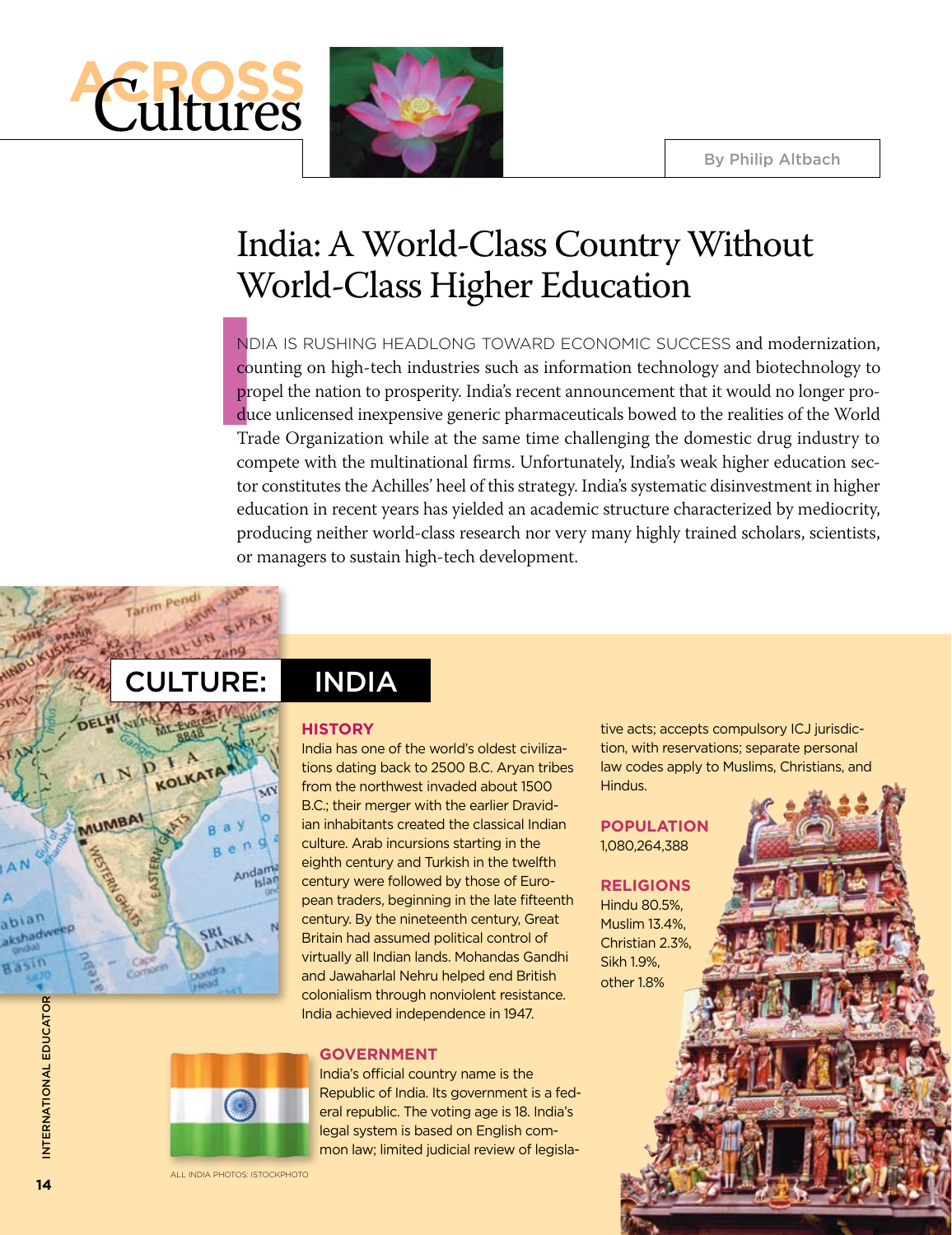India's main competitors—especially China but also including Singapore, Taiwan, and South Korea—are investing in large and differentiated higher education systems. They are providing access to large numbers of students at the bottom of the academic system while at the same time building some research-based universities are able compete with the world's best institutions. The recent *London Times* Higher Education Supplement ranking of the world's top 200 universities included 3 in China, 3 in Hong Kong, 3 in South Korea, and 1 in Taiwan, and 1 (an Indian Institute of Technology at number 41—the specific campus was not specified) in India.

These countries are positioning themselves for leadership in the knowledge-based economies of the coming era. There was a time when countries could achieve economic success with cheap labor and low-tech manufacturing. Low wages still help, but contemporary large-scale development requires a sophisticated and at least partly knowledge-based economy. India has chosen that path, but will find a major stumbling block in its generally poor university system.

#### **Higher Education Realities**

India has significant advantages in the twenty-first century knowledge race. It has a large higher education sector—the third largest in the world in student numbers, after China and the United States. It uses English as a primary language of higher education and research. It has a long academic tradition. Academic freedom is respected. There are a small number of high quality institutions, departments, and centers that can form the basis of quality sector in higher education. The fact that the states, rather than the central government, exercise major responsibility for higher education creates a rather cumbersome structure, but the system allows for a variety of policies and approaches.

Yet, the weaknesses far outweigh the strengths. India educates approximately 10 percent of its young people in higher education, still a rather low number by international standards—compared to more than half in the major industrialized countries and 15 percent in China. India's academic system has an unusually small high quality sector at the top-most of the academic system is of modest quality at

#### **Languages**

English enjoys associate status but is the most important language for national, political, and commercial communication; Hindi is the national language and primary tongue of 30% of the people; there are 14 other official languages: Bengali, Telugu, Marathi, Tamil, Urdu, Gujarati, Malayalam, Kannada, Oriya, Punjabi, Assamese, Kashmiri, Sindhi, and Sanskrit; Hindustani is a popular variant of Hindi/Urdu spoken widely throughout northern India but is not an official language.

#### **Geography**

India dominates southern Asia. It is slightly larger than one-third the size of the United States. India is home to 17% of the world's total population accommodated in an area that is 2.4% of the world's total area.

#### **Economy**

India has the world's twelfth largest economy-and the third largest in Asia behind Japan and China—with total GDP of around \$570 billion. Services, industry and agriculture account for 50.7%, 26.6% and 22.7% of GDP respectively. The United States is India's largest trading partner. Bilateral trade in 2003 was \$18.1 billion.

#### **Education**

Ancient Indian records testify to the search of the Rishis and sages for higher knowledge (para vidya). Since its independence in 1947, India



has had a 14-fold increase in the number of colleges and a 33-fold increase in the number of universities. Today there are 329 universities and 203 state universities. The Indian Higher Education System comprises 18 central universities, 90 deemed universities, five institutions labeled established under States legislation acts, 13 institutes of national importance established by Central legislation, nearly 16,885 colleges, including approximately 1,798 women's colleges.

#### **Literacy Rate**

Total population: 59.5% Male: 70.2% Female: 48.3% (2003 est.)

SOURCES: THE CIA WORLD FACTBOOK, Government of India Department of Education , U.S. Department of State Background Note: India.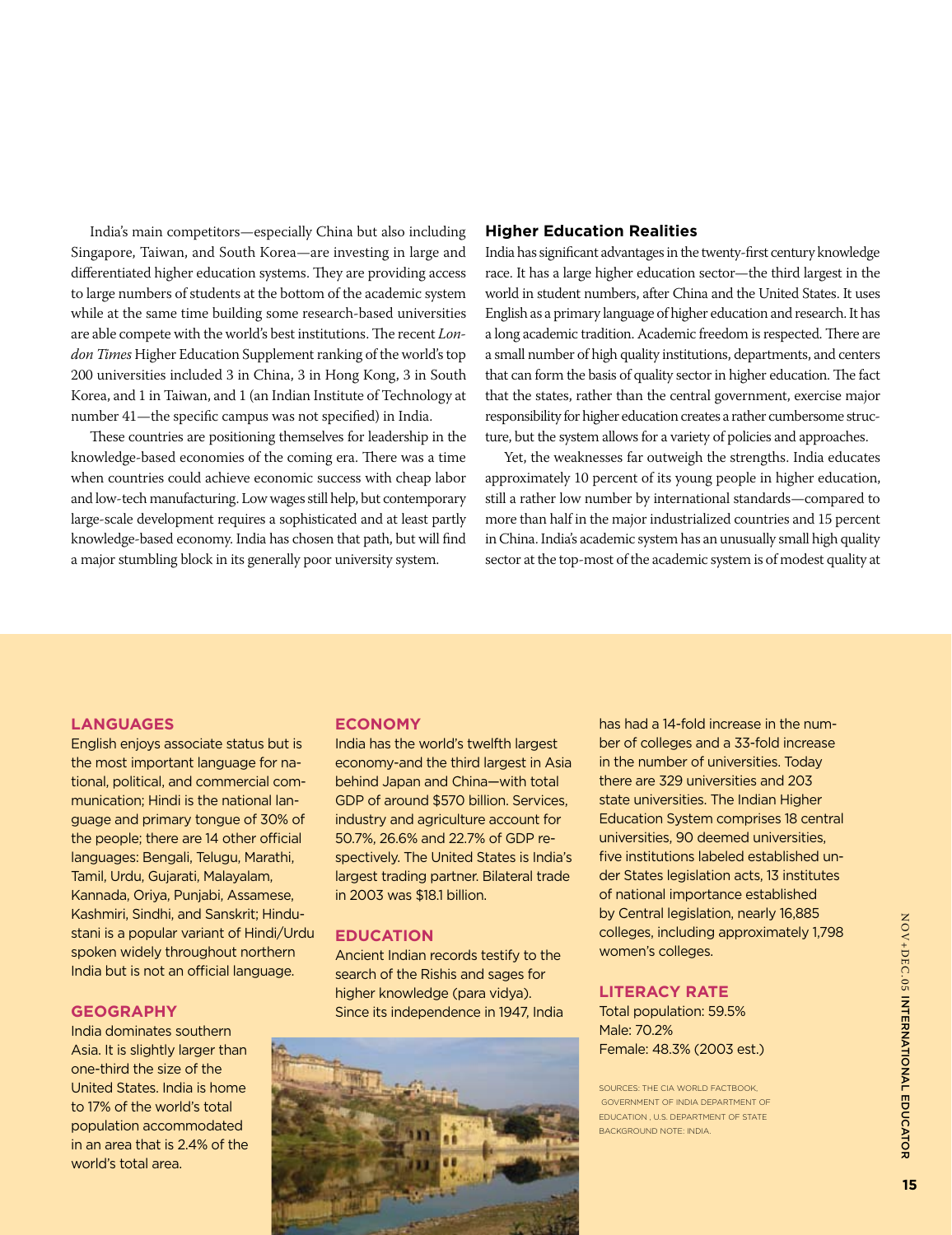**India cannot build internationally recognized research-oriented universities overnight, but the country has the key elements in place to begin and sustain the process.**

best. Almost all of the world's academic systems resemble a pyramid, with a small top tier and a massive sector at the bottom. India has a tiny top tier. None of its universities occupy a solid position at the top. A few of the best universities have some excellent departments and centers, and there are a small number of outstanding undergraduate colleges. The University Grants Commission's recent major support of five universities to build on their recognized strength is a step toward recognizing a differentiated academic system—and fostering excellence. At present, the world-class institutions are mainly limited to the Indian Institutes of Technology (IITs), the Indian Institutes of Management (IIMs) and perhaps a few others such as the All India Institute of Medical Sciences and the Tata Institute of Fundamental Research. These institutions, combined, enroll well under 1 percent of the student population.

India's colleges and universities, with just a few exceptions, have become large, underfunded, ungovernable institutions. At many of them, politics has intruded into campus life, influencing academic appointments and decisions at all levels. Underinvestment in libraries, information technology, laboratories, and classrooms makes it very difficult to provide top-quality instruction or engage in cutting-edge research.

The rise in the number of part-time teachers and the freeze on new full-time appointments in many places have contributed to a decline

in the commitment and morale of the academic profession. The lack of accountability at any level means that teaching and research performance is seldom measured. The system provides few incentives to perform to the highest standards. Bureaucratic inertia hampers change. Student unrest and occasional faculty agitation sometimes disrupts normal operations, delays examinations, and foments tensions. Nevertheless, with a semblance of normalcy, faculty administrators are able to provide teaching, coordinate examinations, and award degrees.

Even the small top tier of higher education faces serious problems. Political pressures on the IITs to alter admissions and other policies have jeopardized the generally effective meritocracy that has characterized those institutions. Many IIT graduates, well trained in technology, have chosen not to contribute their skills to the burgeoning technology sector in India. Perhaps half leave the country immediately upon graduation to pursue advanced study abroad—and most do not return. A stunning 86 percent of students in science and technology fields from India who obtain degrees in the United States do not return home immediately following their study. Another significant group, some estimate as many as 30 percent, decide to earn MBAs in India because local salaries are higher—and are lost to science and technology. A corps of dedicated and able teachers work at the IITs and IIMs, but the lure of jobs abroad and in the private sector makes it increasingly difficult to lure the best and brightest to the academic profession.

Few in India are thinking creatively about higher education. There is no field of higher education research. Other countries with vibrant academic systems collect data and focus analytic attention on their universities. No independent research or policy centers focusing on higher education exist. Those in government as well as academic leaders seem content to do the "same old thing." Academic institutions and systems have become large and complex. They need good data, careful analysis, and creative ideas. In China, more than two-dozen higher education research centers, and several government agencies are involved in higher education policy.

#### **Why Does This Matter?**

India has survived with an increasingly mediocre higher education system for decades. Now, as India strives to compete in a globalized economy in areas that require highly trained professionals, the quality of higher education becomes increasingly important. So far, India's large educated population base and its reservoir of at least moderately well-trained university graduates have permitted the country to move ahead. But the competition is fierce, with other countries rapidly upgrading their universities and research facilities. China in particular is heavily investing in improving its best universities with the aim of

> making a small group of them world class in the coming decade, and making a larger number internationally competitive research universities. Other Asian countries are also upgrading higher education with the aim of building world class-universities. Taiwan, which is a major designer and producer of IT hardware, is considering merging several of its top technological universities to create an "Asian MIT."

> To compete successfully in the knowledgebased economy of the twenty-first century, India needs enough universities that not only produce bright graduates for export but can also support sophisticated research in a number of scientific and scholarly fields and produce at least some of the knowledge and technology

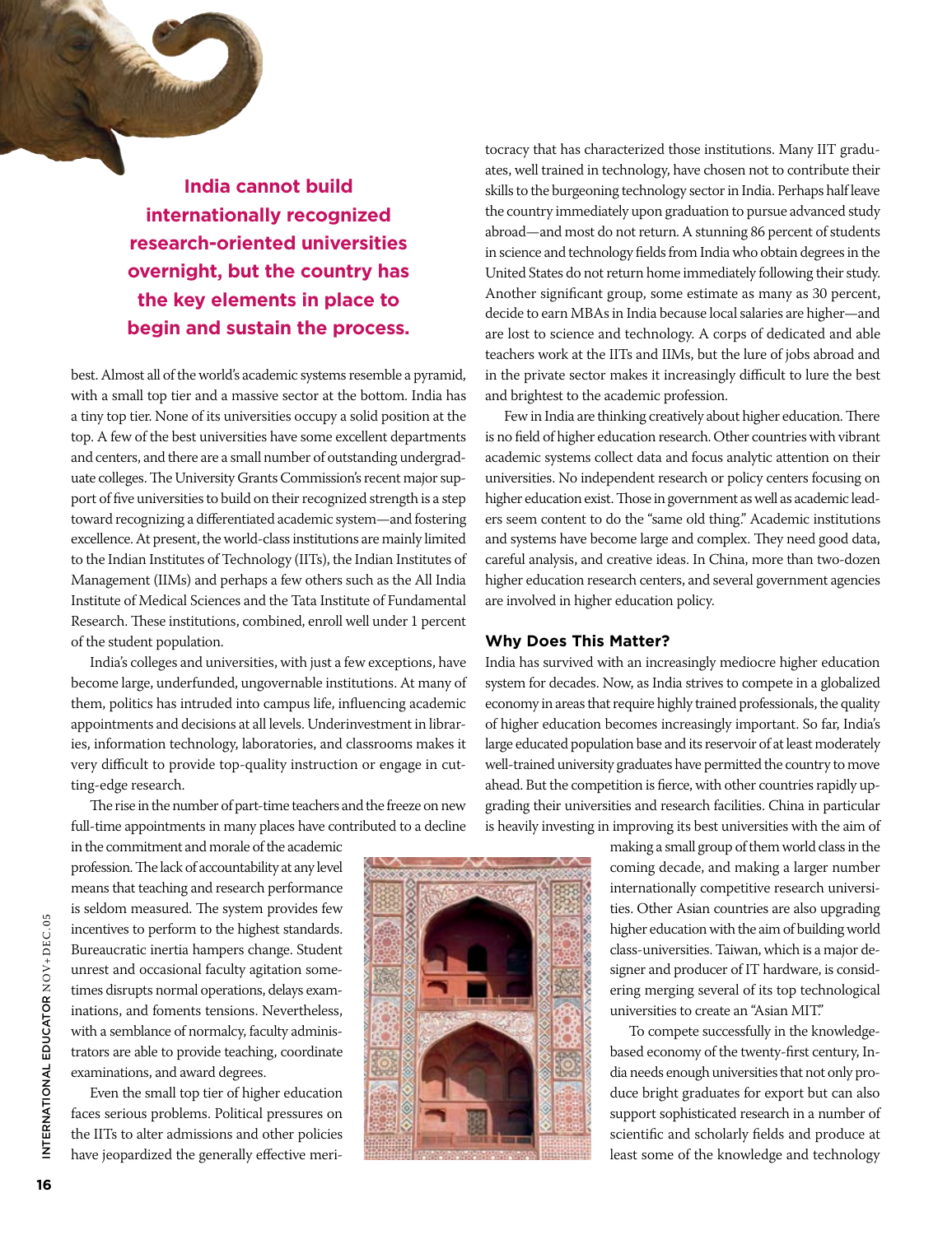needed for an expanding economy. India's recent decision to stop producing generic pharmaceuticals to conform with WTO rules underscores the need for the country to have an independent research capacity to develop, manufacture, and market scientific products, including medicines.



#### **Paths to Success**

How can India build a higher education system that will permit it to join developed economies? The newly emerging private sector in higher education cannot spearhead academic growth. Several of the well-endowed and effectively managed private institutions maintain reasonably

high standards, although it is not clear that these institutions will be able to sustain themselves in the long run. They can help produce well-qualified graduates in such fields as management, but they cannot form the basis for comprehensive research universities. This sector lacks the resources to build the facilities required for quality instruction and research in the sciences, nor can enough money be earned by providing instruction in the mainstream arts and sciences disciplines. Most of the private institutions do not focus on advanced training in the sciences.

Only public universities have the potential to be truly world-class institutions. Institutions and programs of national prominence have already been identified by the government. But these institutions have not been adequately or consistently supported. The top institutions require sustained funding from public sources. Academic salaries must be high enough to attract excellent scientists and scholars. Fellowships and other grants should be available for bright students. An academic culture that is based on meritocratic norms and competition for advancement and research funds is a necessary component, as is a judicious mix of autonomy to do creative research and accountability to ensure productivity. World-class universities require world-class professors and students—and a culture to sustain and stimulate them.

A clearly differentiated academic system has not been created in India—a system where there are some clearly identified elite institutions that receive significantly greater resources than other universities. One of the main reasons that the University of California at Berkeley is so good is that other California universities receive much less support. India's elite universities require sustained state support—they require the recognition that they are indeed top institutions and deserve commensurate support. But they also require effective management and an ethos of an academic meritocracy. Funding institutions that are incapable of managing resources is a wasteful investment. At present, the structures are not in place to permit building and sustaining topquality programs even if resources are provided.

A combination of specific conditions and resources are needed to create outstanding universities.

■ Sustained financial support, with an appropriate mix of accountability and autonomy.

■ The development of a clearly differentiated academic systemincluding private institutions—in which academic institutions have different missions, resources, and purposes.

■ Managerial reforms and the introduction of effective administration.

■ Truly meritocratic hiring and promotion policies for the academic profession, and similarly rigorous and honest recruitment, selection, and instruction of students.

India cannot build internationally recognized research-oriented universities overnight, but the country has the key elements in place to begin and sustain the process. India will need to create a dozen or more universities that can compete internationally to fully participate in the new world economy. Without these universities, India is destined to remain a scientific backwater. **IE**

**PHILIP G. ALTBACH** is Monan professor of higher education and director of the Center for International Higher Education at Boston College. This article is reprinted with permission from *International Higher Education,* summer 2005.



N